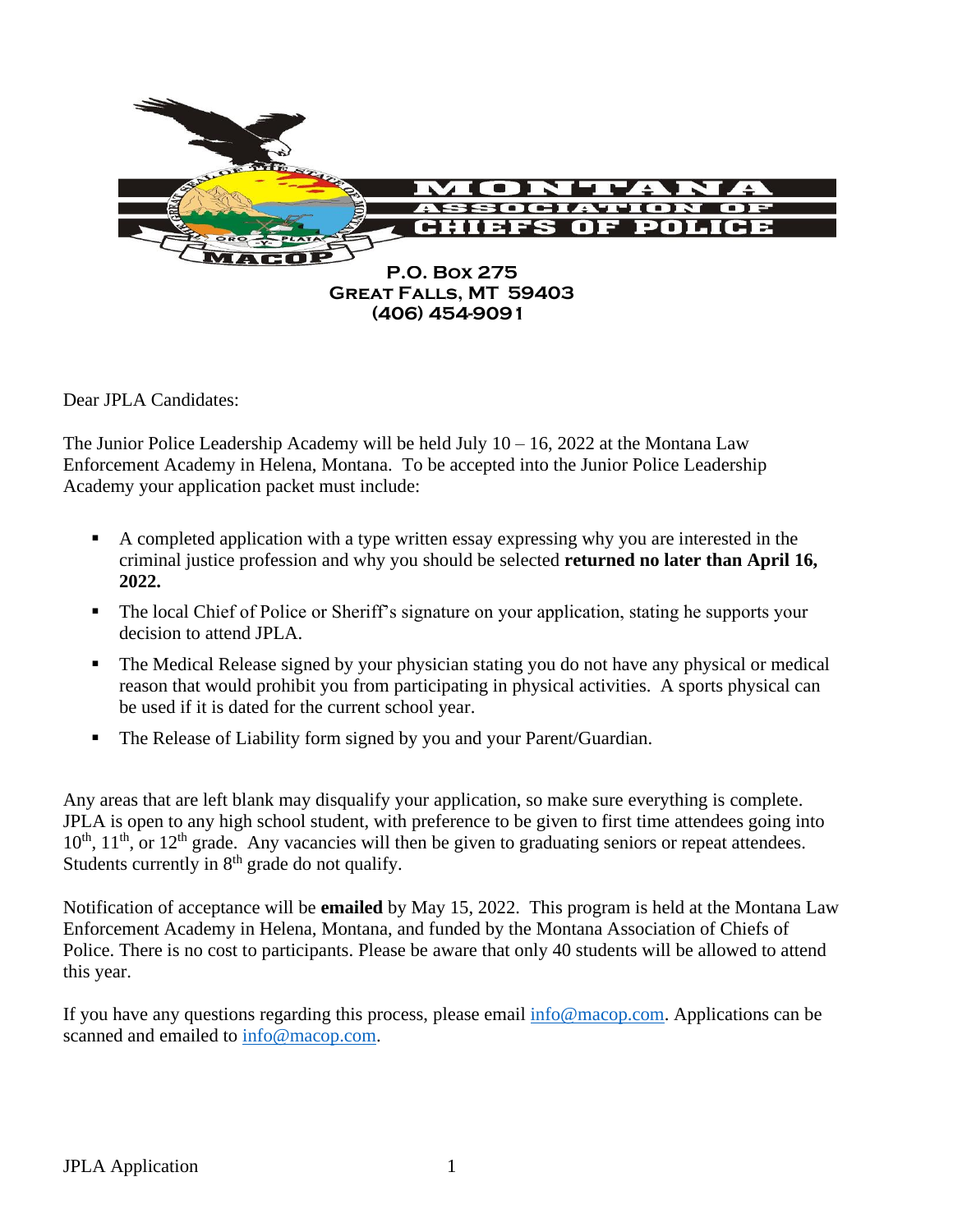

#### **P.O. Box 275 Great Falls, MT 59403 (406) 454-9091**

## ADMISSION TO JUNIOR POLICE LEADERSHIP ACADEMY HELD UPON THE CAMPUS OF THE MONTANA LAW ENFORCEMENT ACADEMY WILL NOT BE CONSIDERED UNTIL A COMPLETED APPLICATION IS RECEIVED AND ACCEPTED.

**DATES OF COURSE: July 10-16, 2022**

# **\*\*\*PLEASE TYPE OR PRINT CLEARLY\*\*\***

### **APPLICANT PERSONAL INFORMATION (Please print your name as you wish it to appear on your Diploma/Certificate)**

|  |  | Address: ____________________________City: _____________________State: _________Zip: ______________<br>Address: ____________________________City: ____________________State: _________Zip: _______________<br>Home Phone: Nork Phone: Nork Phone:<br>LAW ENFORCEMENT OFFICAL SPONSORSHIP |
|--|--|------------------------------------------------------------------------------------------------------------------------------------------------------------------------------------------------------------------------------------------------------------------------------------------|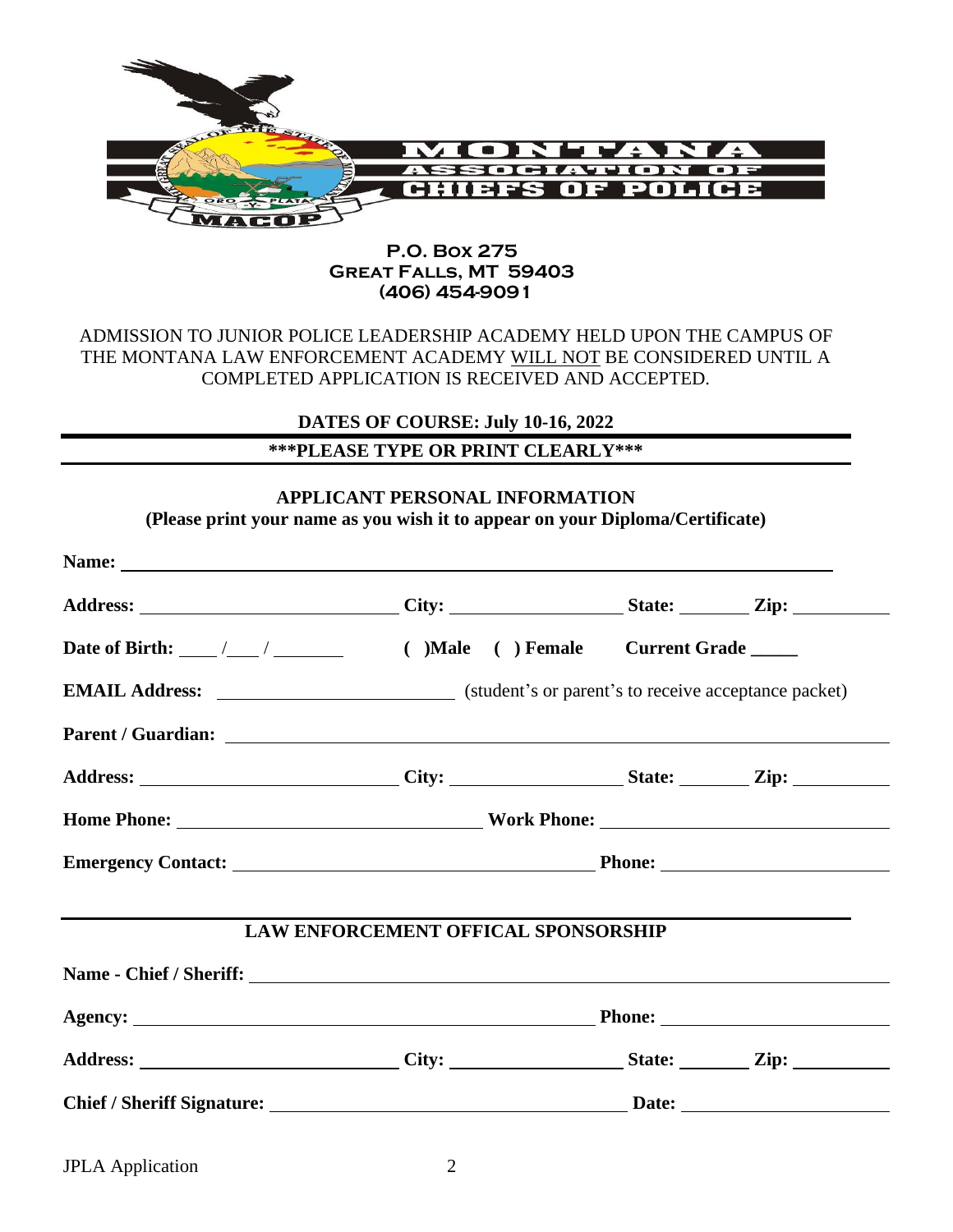#### **JUNIOR POLICE LEADERSHIP ACADEMY RELEASE OF LIABILITY**

**Participants in this class are being advised that due to the physical nature of the course, if you are suffering from any neck, back, wrist, knee, heart, muscle, or similar medical condition or problem such as stress, hypertension, high blood pressure, muscle strains and so forth, you should not plan to participate in this program.**

**Although instructors will, at all times, maintain a high degree of care for the safety of all persons attending the course, it must be understood that neither the instructor, Montana Law Enforcement Academy or the Montana Chiefs of Police Association will assume financial or other responsibility for injuries or illness suffered from or related to any training received, nor can or will be responsible for any loss to attendees as a result of damage to their property through fire, theft, or any other causes. Each attendee must understand that this training is at the attendee's own risk. Therefore, prior to permission being granted for your attendance to this course, the attendee must sign the following release of liability statement.**

**I/we, \_\_\_\_\_\_\_\_\_\_\_\_\_\_\_\_\_\_\_\_\_\_\_\_\_\_\_\_\_\_\_\_\_\_\_\_\_\_\_\_\_\_\_, accept all risk that may be associated with this training and I/we agree to hold harmless the instructor(s), Montana Law Enforcement Academy and the Montana Chiefs of Police Association.**

**By approving this application, the Parent/Guardian agrees to cover the applicant, while in attendance at the Montana Law Enforcement Academy, through his/her insurance. The Academy and the Montana Chiefs of Police Association are not responsible for medical costs due to illness or injury.** 

**Please provide your personal medical insurance information:**

**Insurance Company: Policy #:**

**I acknowledge that I have read the above statement and understand it. I certify this applicant meets the necessary requirements and qualifications established for this course and that all information given by the applicant and by me is true and correct.**

**Signature of Parent or Legal Guardian**

**Date:** 

**Date:** 

**Signature of Applicant**

**SHIRT SIZES (S – M – L – XL – 2X) Please circle**